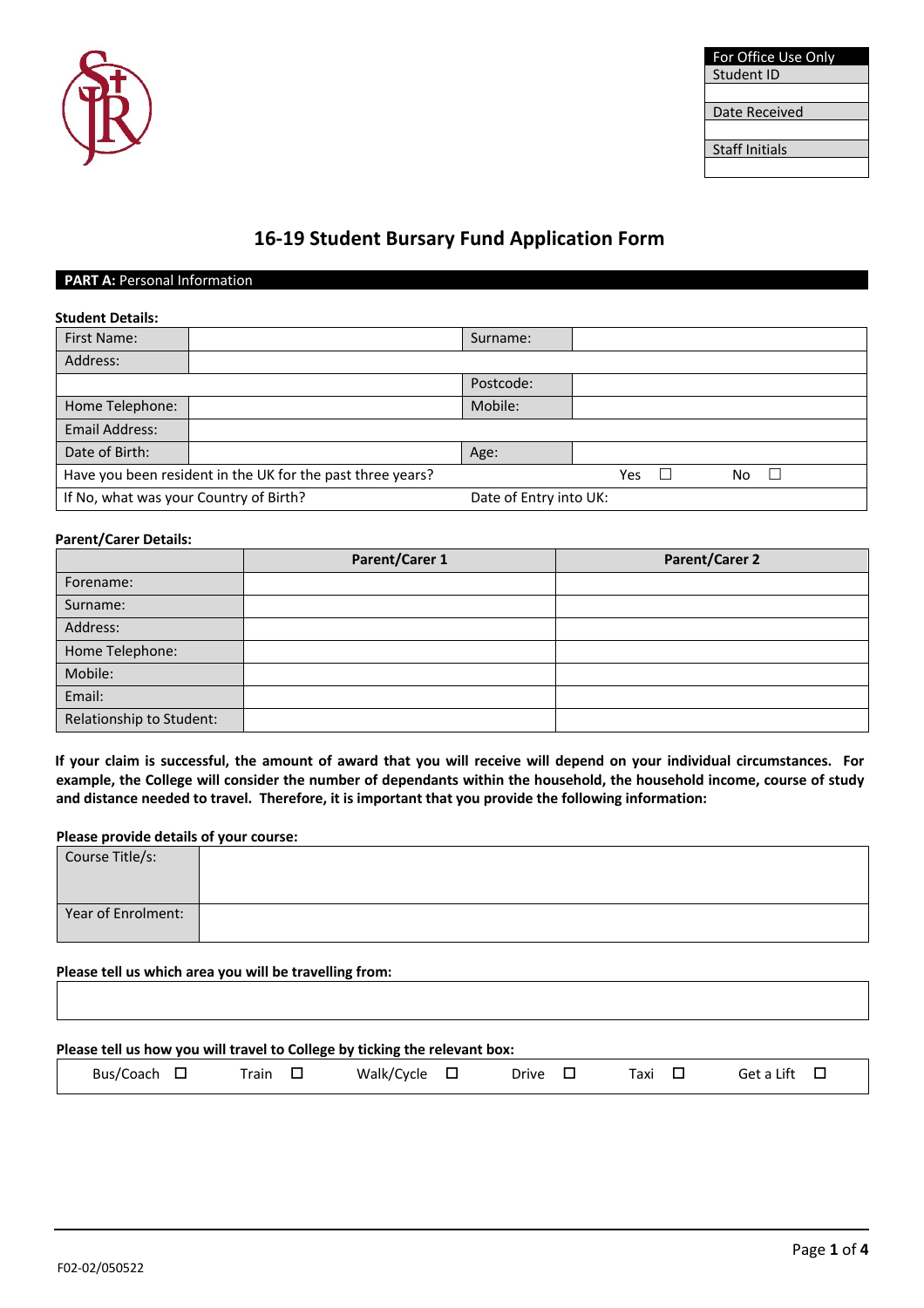| Please answer ALL of the questions below:                                                                                                               |      |     |
|---------------------------------------------------------------------------------------------------------------------------------------------------------|------|-----|
| Are you a student in care or an unaccompanied asylum seeker?                                                                                            | Yes. | No. |
| Are you a student care leaver?                                                                                                                          | Yes  | No. |
| Are you a student in receipt of Income Support or Universal Credit, where it replaces<br>Employment Support Allowance, in your own right?               | Yes  | Nο  |
| Are you a student in receipt of Employment Support Allowance plus Disability Living<br>Allowance (or Personal Independence Payments) in your own right? | Yes  | No. |

**If you have answered 'YES' to any of the above questions then you will need to provide evidence to support your application. The evidence must include copies of your own bank statements for the last three months. Now please go to Part D: Bank Details and complete all other sections of this form (there is no need to complete PART C).**

**Please complete PART C (and all other sections) if you have answered 'NO' to all of the questions in PART B.**

| PART C: College Discretionary Award (evidence will be required for all applications)                                                                    |            |         |
|---------------------------------------------------------------------------------------------------------------------------------------------------------|------------|---------|
| Household Income:                                                                                                                                       |            |         |
| Please state how many dependants are in the household and provide their names and ages:<br>(evidence could include birth certificates or award notices) |            |         |
| If you have ONE dependant is your household income below £25,000?                                                                                       | Yes        | No      |
| If you have TWO dependants is your household income below £32,000?                                                                                      | <b>Yes</b> | No      |
| If you have THREE dependants is your household income below £37,000?                                                                                    | <b>Yes</b> | No<br>L |
| If you have <b>FOUR</b> dependants is your household income below £42,000?                                                                              | <b>Yes</b> | No      |
| If you have FIVE OR MORE dependants is your household income below £47,000?                                                                             | Yes        | No      |

**You must supply copies of evidence with this form to prove your household income – the application cannot be processed without this evidence (some examples of the types of evidence that can be used are shown below). Please write the relevant amounts in the spaces provided:**

|                                                          | Parent/Carer 1 | <b>Parent/Carer 2</b> | <b>Examples of Evidence Required</b>                                |
|----------------------------------------------------------|----------------|-----------------------|---------------------------------------------------------------------|
| <b>Annual Salary (take home</b><br>pay)                  |                |                       | Payslips for last 3 months or recent tax<br>return if self employed |
| <b>Annual Income Support/</b><br><b>Universal Credit</b> |                |                       | Screen shots of UC Portal showing<br>payments for last 3 months     |
| <b>Annual Child Benefit</b>                              |                |                       | Most recent award notice or Bank<br>Statement                       |
| <b>Annual Child Maintenance</b>                          |                |                       | Bank Statement or letter dated within<br>last 3 months              |
| <b>Annual Working/Child Tax</b><br>Credit                |                |                       | All Pages of most recent Tax Credit<br><b>Award Notice</b>          |
| Other Annual Income (i.e.<br>Pension / Lettings)         |                |                       | Bank Statement or letter dated within<br>last 3 months              |
| Other Benefits                                           |                |                       | Bank statement or most recent<br>entitlement/award letter           |
| <b>Total Annual Income</b>                               |                |                       |                                                                     |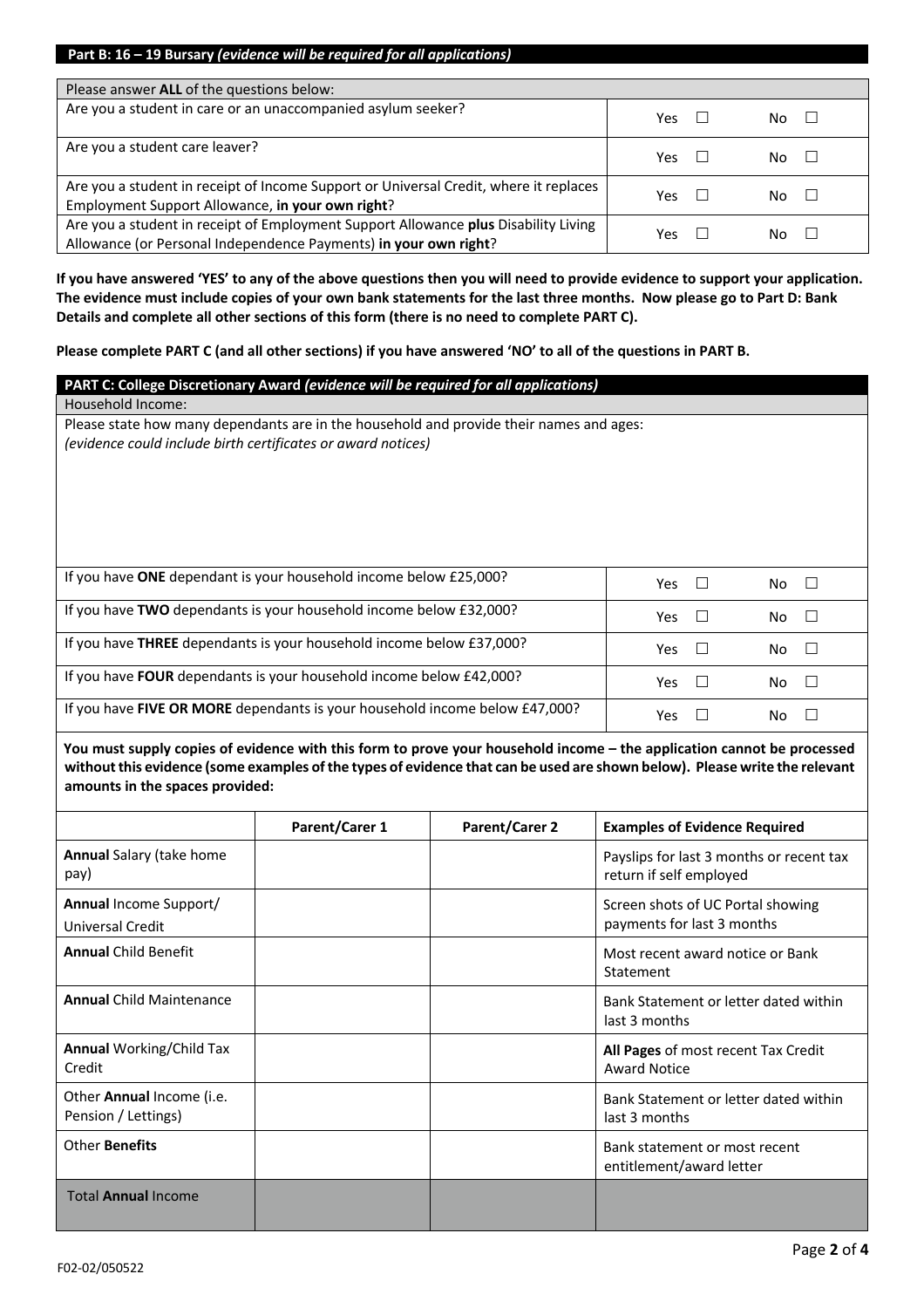#### **PART D: Bank Details**

If necessary BACS transfers need to be paid to the student's bank account – they cannot be paid to a Parent / Carer's account. Students can open a basic bank account at aged 16 which will allow BACS transfers and allow the student to make withdrawals. Therefore, if you do not already have a bank account, and your application is approved, you will need to open one as soon as possible. Please complete **ALL** of the boxes below if you already have a bank account:

| Bank Name (e.g. Halifax, Santander etc.):    |                        |  |
|----------------------------------------------|------------------------|--|
| Branch Location (e.g. Market Street, Wigan): |                        |  |
| Name of Account Holder (i.e. Student):       |                        |  |
| Sort Code:                                   | <b>Account Number:</b> |  |

#### **PART E: Privacy Notice**

- The information that you provide on this form, and any accompanying documentation, will be treated in the strictest confidence and only used for assessing eligibility for the College's Bursary Awards.
- The application and documentation will be stored securely. It may be subject to audit from the College's internal auditors, or from the Education and Skills Funding Agency's (ESFA) auditors. These audits are conducted from time to time to ensure that the College is making Bursary Awards in line with national policy. The College may report cases where Bursary Awards have been made, and the application is subsequently found to be fraudulent, to the ESFA.
- Bursary applications and supporting documentation will be retained for six years after the student leaves College and will then be securely destroyed.
- *If you would like further information regarding your privacy, please contact Dominic Jones, Data Protection Officer, St John Rigby College, Gathurst Road, Orrell, Wigan, WN5 0LJ.*

#### **PART F: Declaration**

|                | By signing the declaration below, you are agreeing to the following statements:                                         |
|----------------|-------------------------------------------------------------------------------------------------------------------------|
| $\mathbf{1}$   | I, and my parents/carers, have exercised my/our eligibility to other forms of financial support before applying for the |
|                | 16-19 Bursary Fund.                                                                                                     |
| $\overline{2}$ | I have fully completed each relevant section of this application form.                                                  |
|                |                                                                                                                         |
| 3              | I have enclosed all of the required evidence to support my application.                                                 |
|                |                                                                                                                         |
| 4              | I, and my parents/carers, have provided accurate and correct information to support my application. I understand that   |
|                | St John Rigby College may carry out checks to verify the evidence provided and subsequently may need to take action if  |
|                | any evidence provided is proven to be false or incorrect.                                                               |
| 5              | I, and my parents/carers, have read and understood the guidance notes supplied with this application form, and the      |
|                | information I/we have provided is a true reflection of my/our financial status.                                         |
| 6              | I, and my parents/carers, take full responsibility for informing the College if my/our financial status changes.        |
|                |                                                                                                                         |
| $\overline{7}$ | I, and my parents/carers, understand that the conditions for receiving bursary awards are subject to student attendance |
|                | and engagement with their studies.                                                                                      |
| 8              | I, and my parents/carers, understand that should the student for whom this application is made leave their learning     |
|                | programme they will not be eligible to receive further payments and overpayments may have to be repaid.                 |
| 9              | I, and my parents/carers, acknowledge that the student for whom this application is made is eligible for 16-19 Bursary  |
|                | Funds on residency grounds and can provide suitable evidence of proof if required.                                      |
| 10             | By signing and submitting this application, both I and my parents/carers, agree to the collection of the personal and   |
|                | financial information contained in this form which will be held in accordance with General Data Protection Regulations  |
|                | $-$ see Part E.                                                                                                         |
|                |                                                                                                                         |
|                |                                                                                                                         |
|                |                                                                                                                         |

Parent/Carer 1 Signature: ............................................................................................Date: ......................................................... Parent/Carer 2 Signature: ............................................................................................Date: .........................................................

**Please return this completed form to:** The Bursary Office, St John Rigby College, Gathurst Road, Orrell, Wigan, WN5 0LJ (emailed copies of this application form will not be accepted).

*Please note that you can submit your evidence in the same sealed envelope or email your evidence to bursary@sjr.ac.uk*